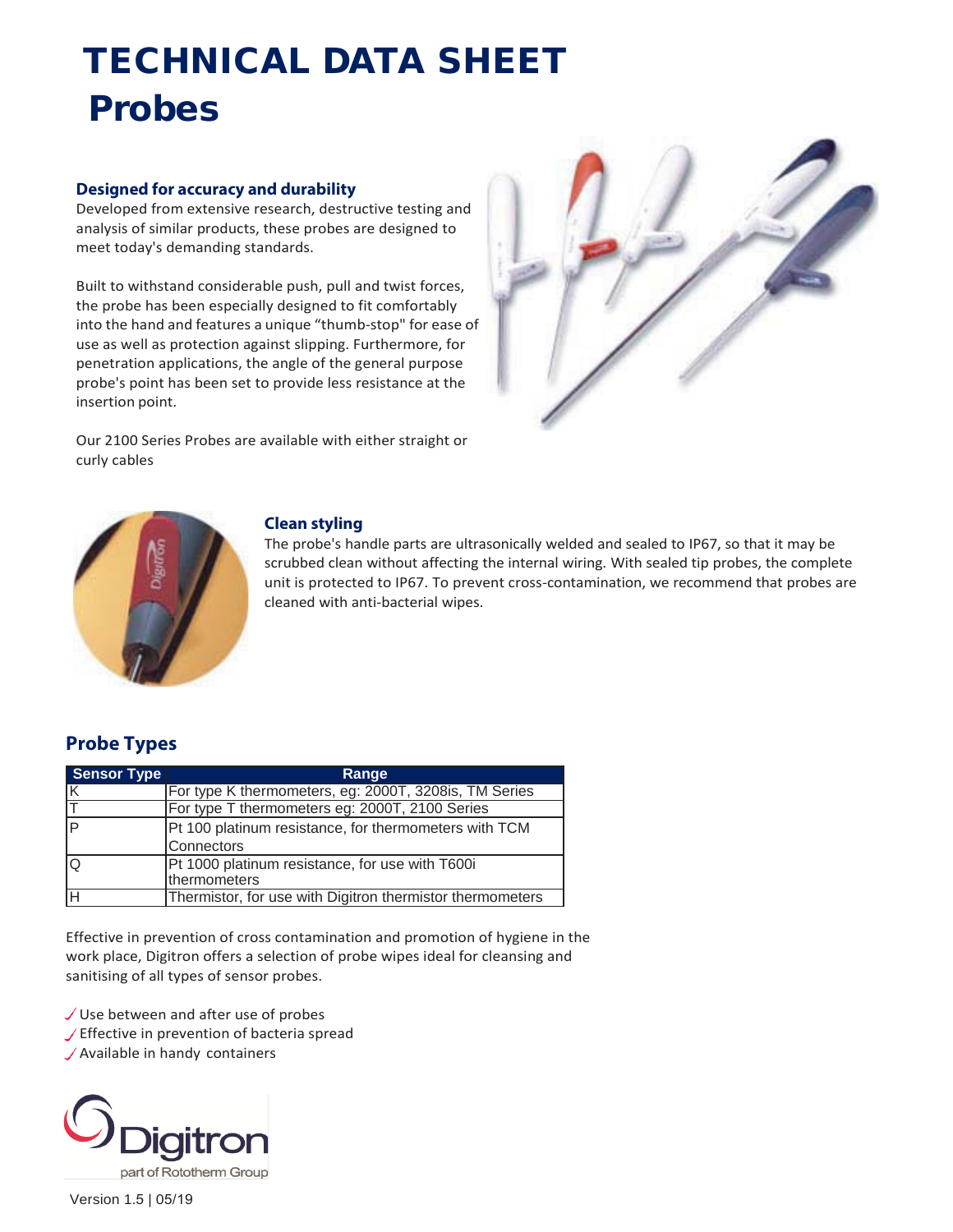# TECHNICAL DATA SHEET Probes

### **Probe Accuracy Guide**

| <b>THERMOCOUPLES</b>                                                                                                                                                                                       |                                                   |                                                              |                                                                                                                                                                                                                                                             |
|------------------------------------------------------------------------------------------------------------------------------------------------------------------------------------------------------------|---------------------------------------------------|--------------------------------------------------------------|-------------------------------------------------------------------------------------------------------------------------------------------------------------------------------------------------------------------------------------------------------------|
| <b>Type</b>                                                                                                                                                                                                | <b>Conductors</b>                                 | Temperature<br>Range                                         | <b>Tolerances to BS4937 Class 1</b>                                                                                                                                                                                                                         |
| lĸ                                                                                                                                                                                                         | Nickel Chromium/Nickel Aluminium<br>(Ni-Cr/Ni-Al) | $-200^{\circ}$ C to<br>to +2280°F                            | -40°C to +1000°C: $\pm$ 1.5°C or $\pm$ 0.4% whichever is the<br>+1250°C /-328°F greater /-40°F to +1830°F $\pm$ 2.5°F whichever is greater                                                                                                                  |
| lт                                                                                                                                                                                                         | Copper/Copper Nickel (Cu/Cu-Ni)                   | $-200^{\circ}$ C to<br>+400°C /-328°F<br>to $+750^{\circ}$ F | -40°C to +350°C: $\pm 0.5$ °C or $\pm 0.4$ % whichever is the<br>greater / -40°F to +660°F $\pm$ 1.0°F whichever is the greater<br>Thermocouple Type T material is selected for $\pm 0.2^{\circ}$ C<br>over the range -20 $^{\circ}$ C to +70 $^{\circ}$ C. |
| <b>Thermistor Type</b>                                                                                                                                                                                     |                                                   | $-40^{\circ}$ C to $+150^{\circ}$ C                          |                                                                                                                                                                                                                                                             |
| Used for precision measurements using a semi-<br>conductor sensor. Provides high accuracy over a<br>narrow temperature range and good performance<br>over long lead runs. Suitable for cold store and many |                                                   |                                                              |                                                                                                                                                                                                                                                             |
| <b>Platinum Resistance</b>                                                                                                                                                                                 |                                                   | <b>Temperature</b><br>Range                                  | <b>Tolerances to BS1904 Grade A</b>                                                                                                                                                                                                                         |
| Pt100 Platinum Resistance                                                                                                                                                                                  |                                                   | $-200^{\circ}$ C to<br>+800°C/-328°F<br>to +1470°F           | -200°C to +600°C: ±0.15°C ±0.2% / -328°F to +1110°F<br>$±0.3^{\circ}$ F ±0.2%                                                                                                                                                                               |

**Note:** For probes and instruments we can supply system (instrument & sensor) calibration certificates to UKAS standard if required. Ask for details. For measurements below -40°C/-40°F, please contact Digitron or your local distributor about special manufactured probes.

### **Probe Handle Strength Probe Cable Strength**



**ROTOTHERM GROUP** *Excellence the World can Measuretm*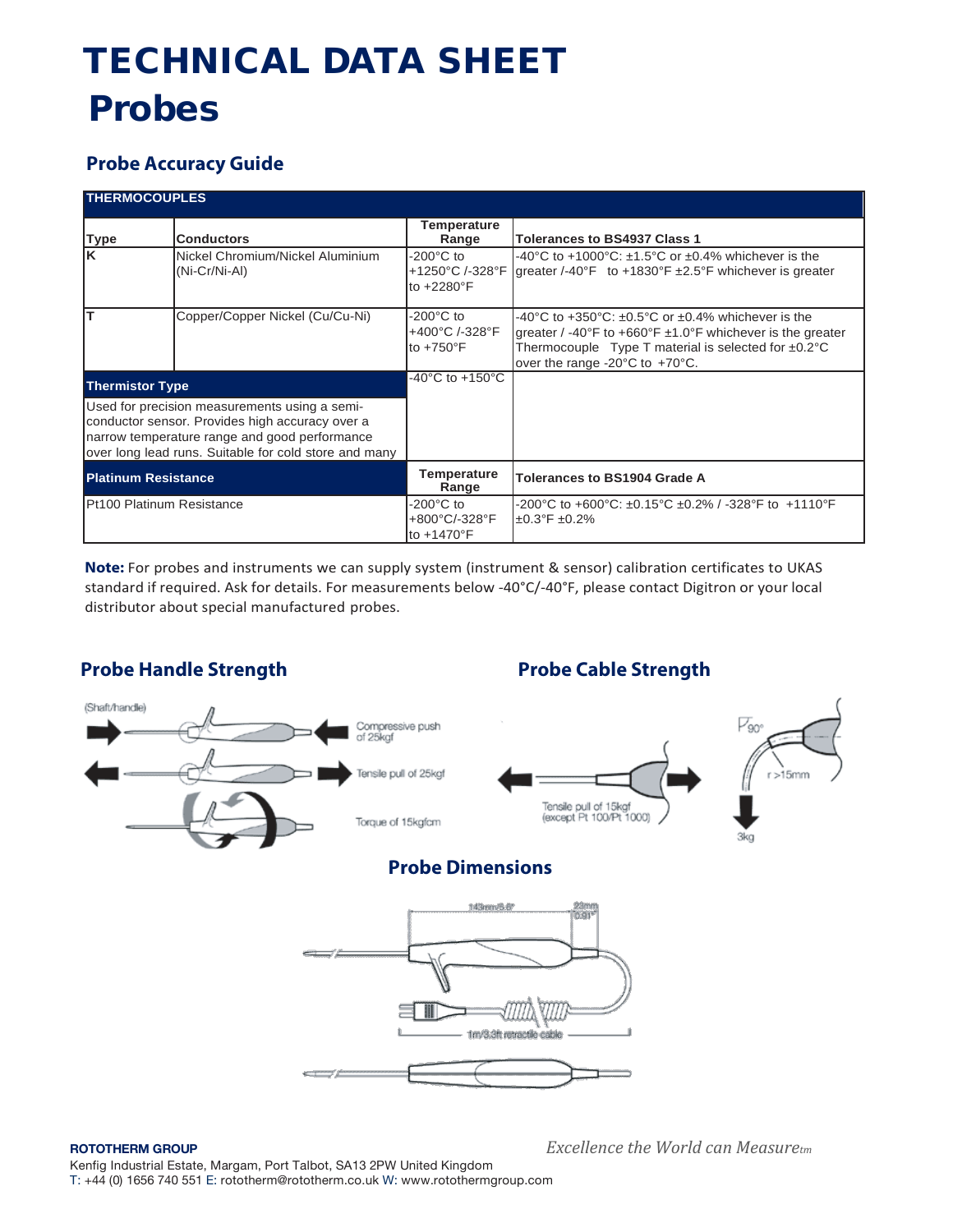| Code                                          | <b>Description and Application</b>                                                                                                                                                                                           | Tip<br><b>Dimension</b>      |
|-----------------------------------------------|------------------------------------------------------------------------------------------------------------------------------------------------------------------------------------------------------------------------------|------------------------------|
| K0234D<br><b>Connector Type</b><br>2 pin mini | <b>GENERAL PURPOSE PROBE</b><br>K type sensor. Strong, fast responding and<br>suitable for a wide range of applications -<br>liquids, semisolids, air and granular penetration.<br>Can be used for general food penetration. | $100$ mm/3.9"<br>3.3mm/0.15' |
|                                               | Time const.(secs)<br>Max. Tip Temp.                                                                                                                                                                                          |                              |
|                                               | 1000°C/1832°F<br>0.6                                                                                                                                                                                                         |                              |

| Code                            | <b>Description and Application</b>                                   |                               | Tip<br><b>Dimension</b> |
|---------------------------------|----------------------------------------------------------------------|-------------------------------|-------------------------|
| T0234D<br><b>Connector Type</b> | <b>GENERAL PURPOSE PENETRATION</b><br>T type sensor version of K0234 |                               | 3.3mm/0.15'             |
| 2 pin mini                      | Time const.(secs)<br>0.6                                             | Max. Tip Temp.<br>250°C/482°F |                         |

| Code                                        | <b>Description and Application</b>                                                                                                                            |                               | Tip<br><b>Dimension</b>   |  |
|---------------------------------------------|---------------------------------------------------------------------------------------------------------------------------------------------------------------|-------------------------------|---------------------------|--|
| TO234LS<br><b>Connector Type</b><br>Lumberg | <b>GENERAL PURPOSE PENETRATION</b><br>With 'T' type sensor, straight cable, 0.7m long<br>and Lumberg connector and set of coloured<br>thumb tabs (2106T only) |                               | 100mm/3.9"<br>3.3mm/0.15' |  |
|                                             | Time const.(secs)<br>0.6                                                                                                                                      | Max. Tip Temp.<br>250°C/482°F |                           |  |
|                                             |                                                                                                                                                               |                               |                           |  |

| Code                                        | <b>Description and Application</b>                                                                                                                            |                | Tip<br><b>Dimension</b>  |
|---------------------------------------------|---------------------------------------------------------------------------------------------------------------------------------------------------------------|----------------|--------------------------|
| TO234LC<br><b>Connector Type</b><br>Lumberg | <b>GENERAL PURPOSE PENETRATION</b><br>With 'T' type sensor, curly cable and Lumberg<br>connector – includes colour coded thumb tabs<br>$(2106T \text{ only})$ |                | 100mm/3.9"<br>3.3mm/0.15 |
|                                             | Time const.(secs)                                                                                                                                             | Max. Tip Temp. |                          |
|                                             | 10.6                                                                                                                                                          | 250°C/482°F    |                          |

| Code                  |                                                                                                                                        | <b>Description and Application</b> | <b>Tip</b><br><b>Dimension</b>              |
|-----------------------|----------------------------------------------------------------------------------------------------------------------------------------|------------------------------------|---------------------------------------------|
| <b>H0234D</b>         | <b>GENERAL PURPOSE PROBE</b><br>Thermistor sensor version of K0234, with a<br>straight cable and dedicated connection to<br>the 2046T. |                                    | $100$ mm/ $3.9$ <sup>*</sup><br>3.3mm/0.15' |
| <b>Connector Type</b> |                                                                                                                                        |                                    |                                             |
| Plug                  | Time const.(secs)                                                                                                                      | Max. Tip Temp.                     |                                             |
|                       | 1.9                                                                                                                                    | 120°C/248°F                        |                                             |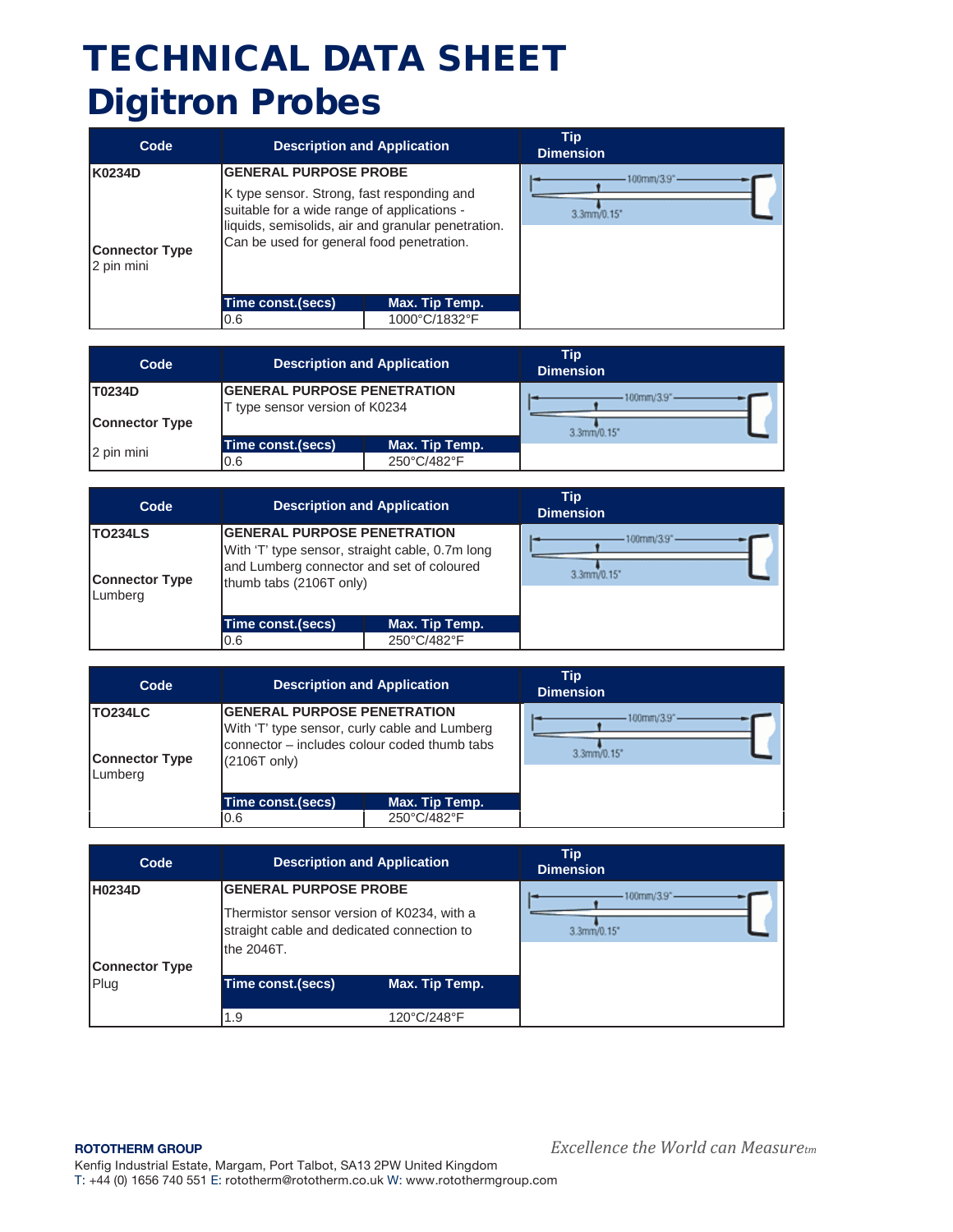| Code                                                       | <b>Description and Application</b>                                                                                     |                                | Tip<br><b>Dimension</b>                     |
|------------------------------------------------------------|------------------------------------------------------------------------------------------------------------------------|--------------------------------|---------------------------------------------|
| <b>P0234D</b><br><b>Connector Type</b><br><b>TCM Screw</b> | <b>GENERAL PURPOSE PROBE</b><br>General Purpose Probe. Pt 100 sensor version of<br>the K0234, ideal for laboratory use |                                | $100$ mm/ $3.9$ <sup>*</sup><br>3.3mm/0.15* |
|                                                            | Time const.(secs)                                                                                                      | Max. Tip Temp.<br>600°C/1110°F |                                             |
|                                                            | 0.5                                                                                                                    | 1000°C/1832°F                  |                                             |

| Code                         | <b>Description and Application</b> |                | Tip<br><b>Dimension</b> |
|------------------------------|------------------------------------|----------------|-------------------------|
| <b>DK0455D</b><br>2 Pin Mini | <b>SURFACE PROBE</b>               |                | 150 mm/                 |
|                              | Time const.(secs)                  | Max. Tip Temp. |                         |
|                              | 0.5                                | 400°C/752°F    |                         |

| Code                                               | <b>Description and Application</b>                                                                                                                              | Tip<br><b>Dimension</b>            |
|----------------------------------------------------|-----------------------------------------------------------------------------------------------------------------------------------------------------------------|------------------------------------|
| <b>H0234LC</b><br><b>Connector Type</b><br>Lumberg | <b>IGENERAL PURPOSE PENETRATION</b><br>Thermistor version of K0234 with Lumberg<br>connector and curly cable. Includes colour<br>coded thumb tabs. (2146T only) | $100$ mm/ $3.9$ " -<br>3.3mm/0.15' |
|                                                    | Time const.(secs)<br>Max. Tip Temp.                                                                                                                             |                                    |
|                                                    | 120°C/248°F<br>1.9                                                                                                                                              |                                    |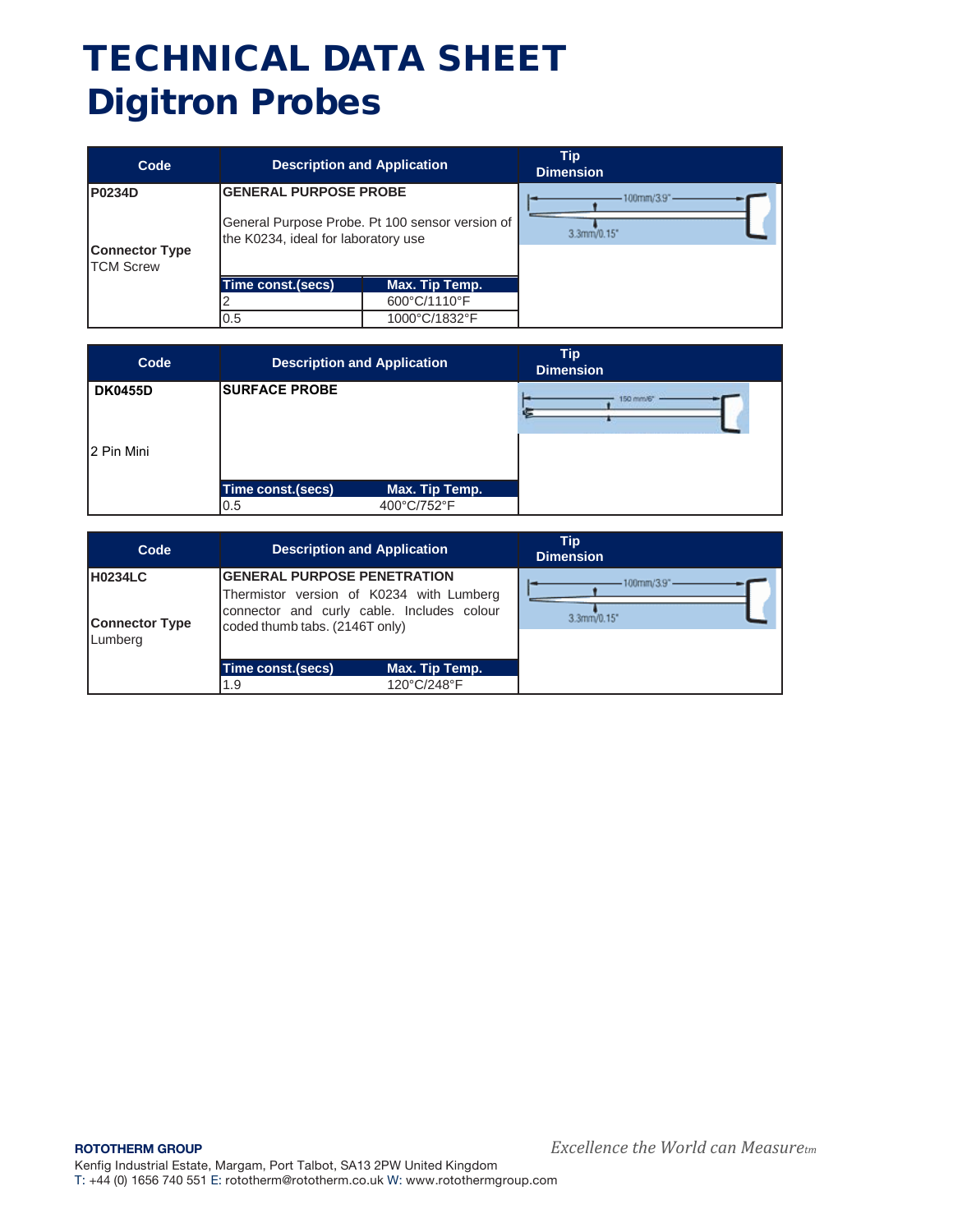| Code                                | <b>Description and Application</b>                                                                                                                                  | Tip<br><b>Dimension</b>                 |
|-------------------------------------|---------------------------------------------------------------------------------------------------------------------------------------------------------------------|-----------------------------------------|
| K0454D                              | <b>ISURFACE PROBE</b>                                                                                                                                               | 125mm/4.9"                              |
| <b>Connector Type</b><br>2 pin mini | K type sensor. Providing a fast response and<br>comprising of a 3.5mm diameter spring loaded<br>copper disc to allow uniform pressure on<br>surface to be measured. | 5mm/0.3<br>Tip detail of surface probes |
|                                     | Max. Tip Temp.<br>Time const.(secs)                                                                                                                                 |                                         |
|                                     | 500°C/932°F<br>0.4                                                                                                                                                  |                                         |

| Code                             | <b>Description and Application</b>                                             | Tip<br><b>Dimension</b> |
|----------------------------------|--------------------------------------------------------------------------------|-------------------------|
| <b>T0835LC</b>                   | <b>HEAVY DUTY PALLET PROBE</b><br>'T' type sensor, Lumberg connector and curly | 200mm/7.8"              |
| <b>Connector Type</b><br>Lumberg | cable (2106T only).                                                            |                         |
|                                  | Time const.(secs)<br>Max. Tip Temp.<br>250°C/482°F<br>0.5                      |                         |

| Code                                          | <b>Description and Application</b>                                                                                                                                                          | Tip<br><b>Dimension</b>        |
|-----------------------------------------------|---------------------------------------------------------------------------------------------------------------------------------------------------------------------------------------------|--------------------------------|
| K0714D<br><b>Connector Type</b><br>2 pin mini | <b>SEMI FLEXIBLE GENERAL PURPOSE</b><br>K type sensor. Versatile probe with mineral<br>insulated sensor and inconel sheath for<br>measurements of substances where access is<br>restricted. | $-125$ mm/4.9"-<br>1.8mm/0.07" |
|                                               | Time const.(secs)<br>Max. Tip Temp.                                                                                                                                                         |                                |
|                                               | 1000°C/1832°F                                                                                                                                                                               |                                |

| Code                                         | <b>Description and Application</b>                                                                                                                                          |                               | Tip<br><b>Dimension</b> |  |
|----------------------------------------------|-----------------------------------------------------------------------------------------------------------------------------------------------------------------------------|-------------------------------|-------------------------|--|
| K0000<br><b>Connector Type</b><br>2 pin mini | <b>EXPOSED JUNCTION THERMOCOUPLE</b><br>K type sensor, for general purpose use in<br>heating and refrigeration industries, including<br>radiators, water, air temperatures. |                               |                         |  |
|                                              | Time const.(secs)<br>0.5                                                                                                                                                    | Max. Tip Temp.<br>250°C/482°F |                         |  |